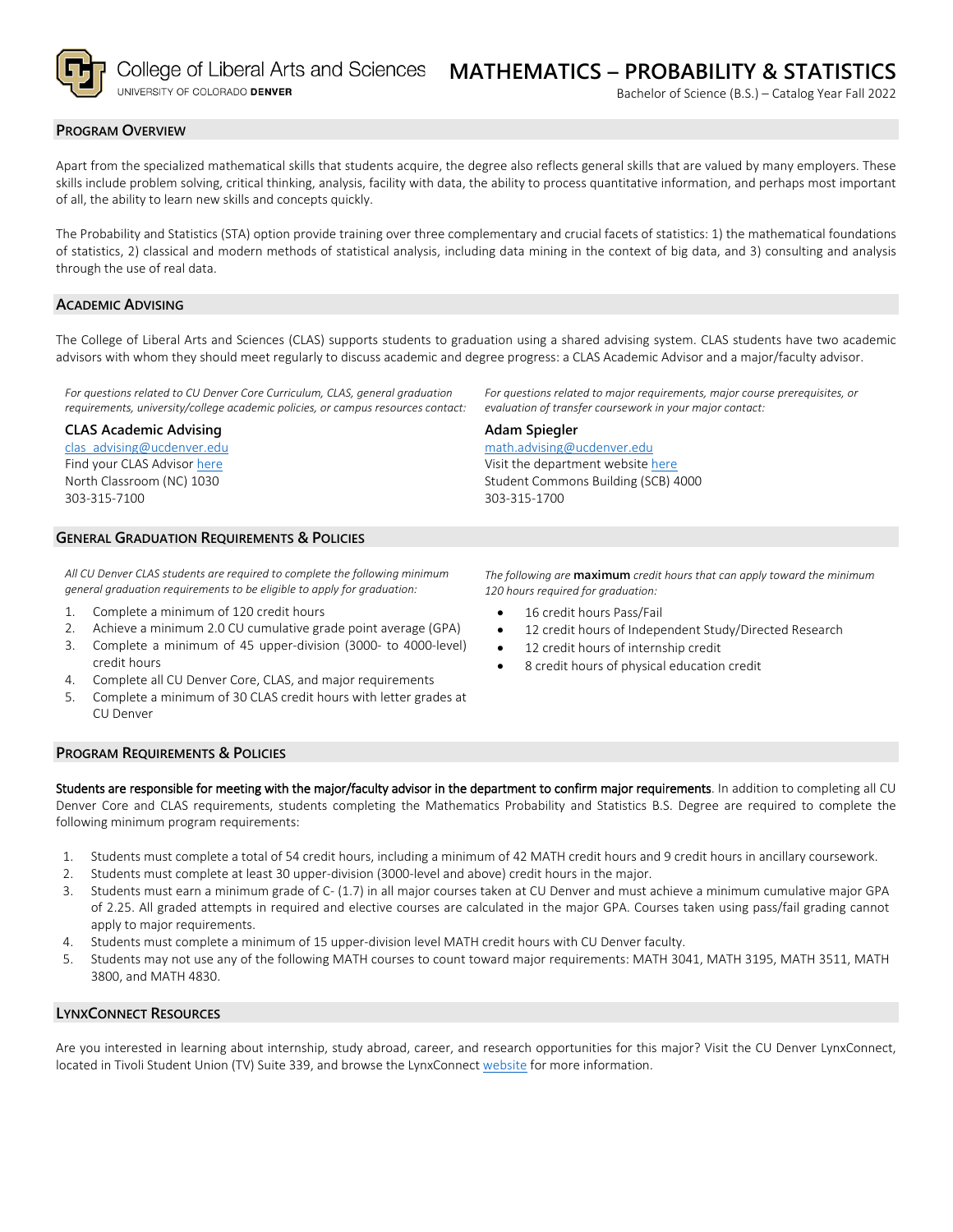

# **MATHEMATICS – PROBABILITY & STATISTICS**

Bachelor of Science (B.S.) – Catalog Year Fall 2022

| <b>Degree Requirements</b>                                                                                                                                                                                                                                                                                                | <b>Credits</b> | <b>Notes</b>                                                                                                                                                                                                                                              |
|---------------------------------------------------------------------------------------------------------------------------------------------------------------------------------------------------------------------------------------------------------------------------------------------------------------------------|----------------|-----------------------------------------------------------------------------------------------------------------------------------------------------------------------------------------------------------------------------------------------------------|
| * Course prerequisites change regularly. Students are responsible for consulting advisors and the class schedule in the student portal for prerequisite information. *                                                                                                                                                    |                |                                                                                                                                                                                                                                                           |
| CU Denver Core Curriculum Requirements                                                                                                                                                                                                                                                                                    | $34 - 40$      | <b>CU Denver Core Curriculum Requirements</b>                                                                                                                                                                                                             |
| <b>CLAS Graduation Requirements</b>                                                                                                                                                                                                                                                                                       | $15 - 29$      | <b>CLAS Graduation Requirements</b>                                                                                                                                                                                                                       |
| <b>MATH Major Requirements</b>                                                                                                                                                                                                                                                                                            | 54             | 30 MATH credit hours must be upper-division                                                                                                                                                                                                               |
| <b>MATH Required Courses</b>                                                                                                                                                                                                                                                                                              |                |                                                                                                                                                                                                                                                           |
| MATH 1376 Programming for Data Science or CSCI 1410 & 1411<br>Fundamentals of Computing with Lab*                                                                                                                                                                                                                         | $3 - 4$        | *Prerequisite: C- or higher in MATH 1109 or MATH 1110 or MATH 1120<br>or MATH 1130 or MATH 1401 or MATH 2830 OR entry into the MA30 or<br>MA01 Student Group OR ALEKS PPL score 61-100 (for MATH 1376)<br>*Corequisite: CSCI 1410/1411                    |
| MATH 1401 Calculus I                                                                                                                                                                                                                                                                                                      | $\overline{4}$ | *Prerequisite: C- or higher in MATH 1109, 1070, or 1110 and MATH<br>1120; or C- or higher in MATH 1130; or C- or higher in MATH 1401; or<br>entry into the MA01 Student Group OR ALEKS PPL score 76-100.<br>Course can fulfill CU Denver Core Mathematics |
| MATH 2411 Calculus II                                                                                                                                                                                                                                                                                                     | $\overline{4}$ | *Prerequisite: C- or better in MATH 1401<br>Course can fulfill CU Denver Core Mathematics                                                                                                                                                                 |
| MATH 2421 Calculus III                                                                                                                                                                                                                                                                                                    | $\overline{4}$ | *Prerequisite: C- or better in MATH 2411<br>Course can fulfill CU Denver Core Mathematics                                                                                                                                                                 |
| MATH 3000 Introduction to Abstract Mathematics                                                                                                                                                                                                                                                                            | 3              | *Corequisite: MATH 2421 or MATH 3191                                                                                                                                                                                                                      |
| MATH 3191 Applied Linear Algebra                                                                                                                                                                                                                                                                                          | 3              | *Prerequisite: C- or better in MATH 1401                                                                                                                                                                                                                  |
| MATH 3382 Statistical Theory                                                                                                                                                                                                                                                                                              | $\overline{3}$ | *Prerequisite: C- or better in MATH 2421                                                                                                                                                                                                                  |
| MATH 3810 Introduction to Probability                                                                                                                                                                                                                                                                                     | $\overline{3}$ | *Corequisite: MATH 2421                                                                                                                                                                                                                                   |
| MATH 4310 Introduction to Real Analysis I                                                                                                                                                                                                                                                                                 | $\overline{3}$ | *Prerequisite: C- or better in MATH 2421 and MATH 3000                                                                                                                                                                                                    |
| MATH 4387 Applied Regression Analysis                                                                                                                                                                                                                                                                                     | $\overline{3}$ | *Prerequisite: C- or better MATH 3191 and MATH 3382, 3800, or 4820                                                                                                                                                                                        |
| MATH 4779 Math Clinic or MATH 6330 Workshop in Statistical Consulting                                                                                                                                                                                                                                                     | $\overline{3}$ | *Check individual courses for prerequisites                                                                                                                                                                                                               |
| Choose ONE of the following Probability or Statistics courses:                                                                                                                                                                                                                                                            |                |                                                                                                                                                                                                                                                           |
| MATH 4390 Game Theory or MATH 4394 Experimental Designs or<br>MATH 4792 Probabilistic Modeling or ECON 4030 Data Analysis with SAS or<br>MATH 5350 Mathematical Theory of Interest                                                                                                                                        | 3              | *Check individual courses for prerequisites.                                                                                                                                                                                                              |
| <b>MATH Major Electives</b><br>Choose two approved upper-division (3000- to 4000-level) MATH electives                                                                                                                                                                                                                    |                |                                                                                                                                                                                                                                                           |
| excluding MATH 3041, 3195, 3511, 3800, 4015 and 4830                                                                                                                                                                                                                                                                      | 6              | *See Department for Approved List; Check individual courses for<br>prerequisites.                                                                                                                                                                         |
| <b>Required Application Area Electives</b>                                                                                                                                                                                                                                                                                |                |                                                                                                                                                                                                                                                           |
| Choose three additional courses countable toward a major in one of the<br>following subjects, at any level: Business, Biology, Chemistry, Computer<br>Science, Economics, Geography and Environmental Science, Health and<br>Behavioral Science, Physics, or Sociology. All three courses must be in the<br>same subject. | 9              | *Check individual courses for prerequisites<br>Consult with major advisor; other areas are allowed on case-by-case<br>basis.                                                                                                                              |
| <b>Estimated General Electives</b>                                                                                                                                                                                                                                                                                        | $0 - 16$       | General Elective credits will vary based on Core & CLAS Requirements.<br>Consult with CLAS Advisor.                                                                                                                                                       |
| <b>Total Minimum Credit Hours:</b>                                                                                                                                                                                                                                                                                        | 120            | 45 credit hours must be upper-division                                                                                                                                                                                                                    |